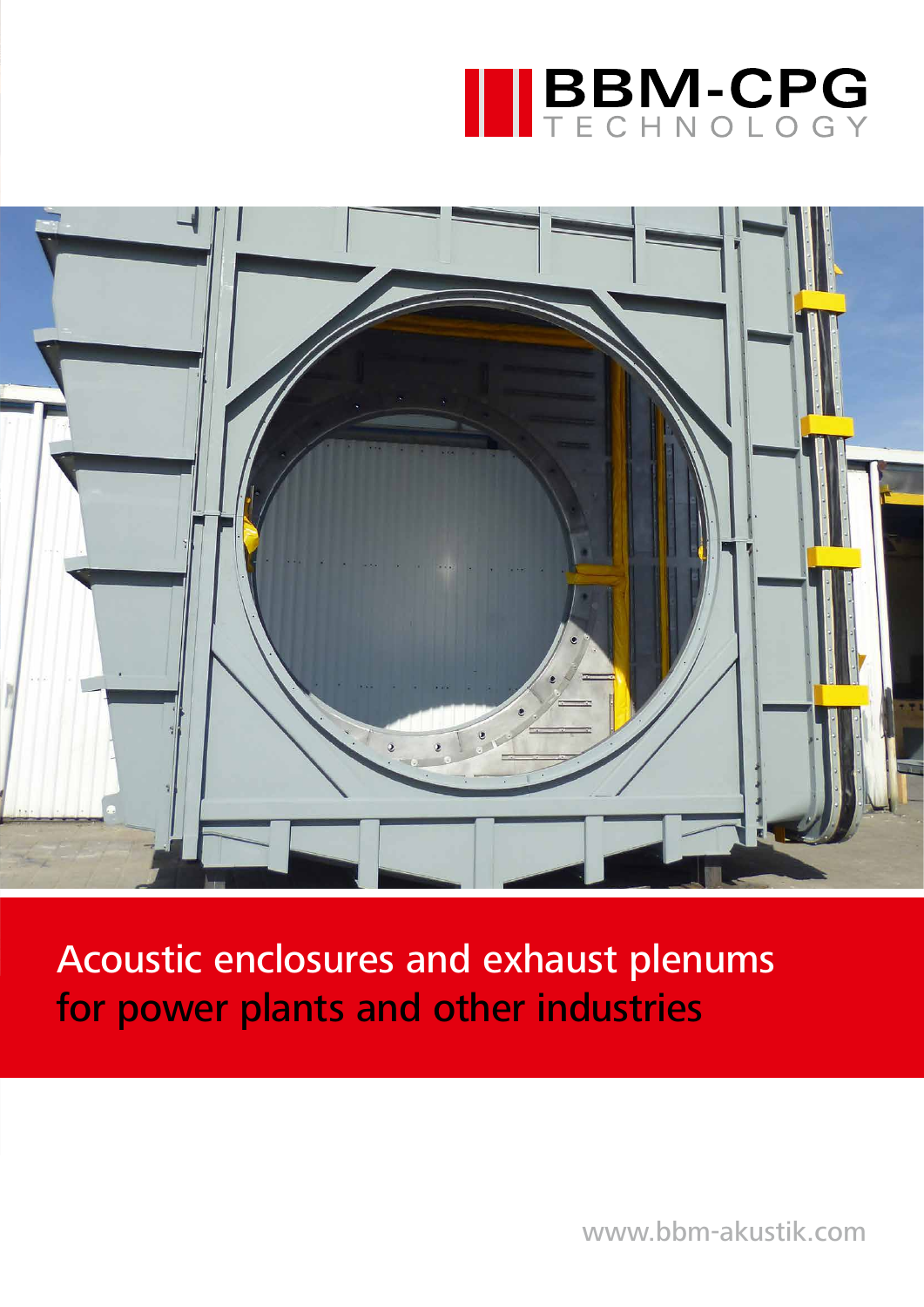



## BBM-CPG Technology

Acoustic enclosures and exhaust plenums for power plants and other industries



**BBM-CPG Technology, Inc.** 1239 Vern Cora Road Laurens, SC 29360 USA Phone +1-864-683-0024 sales@bbm-cpg.com

BBM-CPG Technology and BBM-CPG Mexicana are members of BBM Akustik Technologie and the Müller-BBM Group.









**BBM-CPG Mexicana, S.A. de C.V.** Calle Cinco Norte No. 3 Parque Industrial Toluca 2000 50233 Toluca, State of Mexico, Mexico Phone +52-722-249-7070 info.mexico@bbm-cpg.com



17|171

#### www.bbm-akustik.com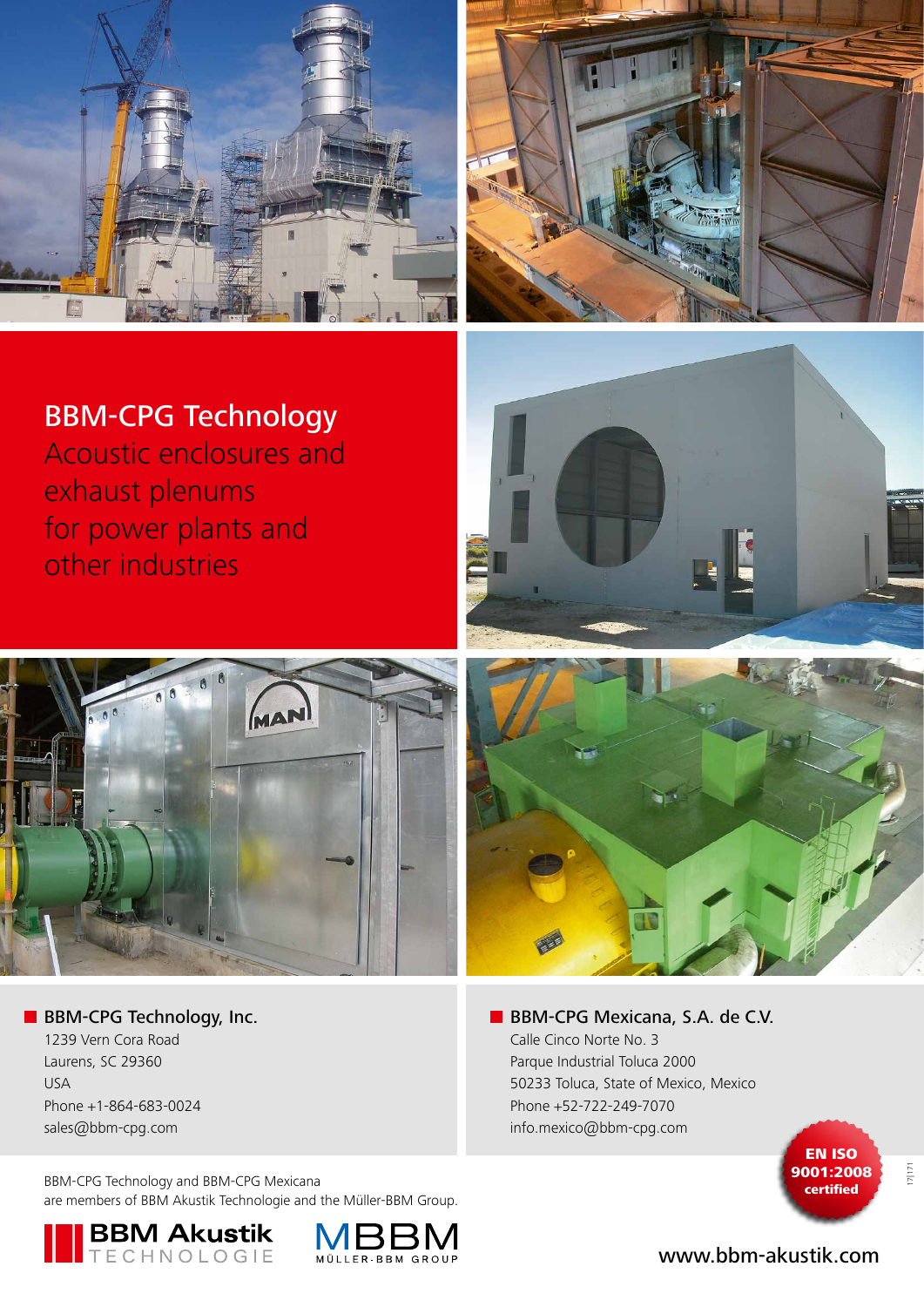# Acoustic enclosures and exhaust plenums

for power plants and other industries







#### BBM-CPG acoustic enclosures and exhaust plenums

As a leading supplier of industrial noise control BBM-CPG Technology offers enclosures and exhaust plenums for all kind of noise sources:

- Gas turbines
- **Engines**
- Generators
- Steam turbines
- Compressors
- **Pumps**
- **Fans**
- **Presses**
- Other industrial applications
- Retrofits and upgrades

For the reduction of noise made by gas and steam turbines, machines and mechanical units, we deliver acoustic enclosures and exhaust plenums, tailor-made for the particular situation, for both indoor and outdoor use. We place highest value on stable, long-life design and high acoustic effectiveness. If desired, we deliver the enclosure and exhaust plenum including entire electrical installation, ventilation system as well as other accessories according to the clients' requirements.



BBM-CPG Technology acoustic enclosures and exhaust plenums have proven themselves in use all over the world while improving working conditions and protecting the environment.